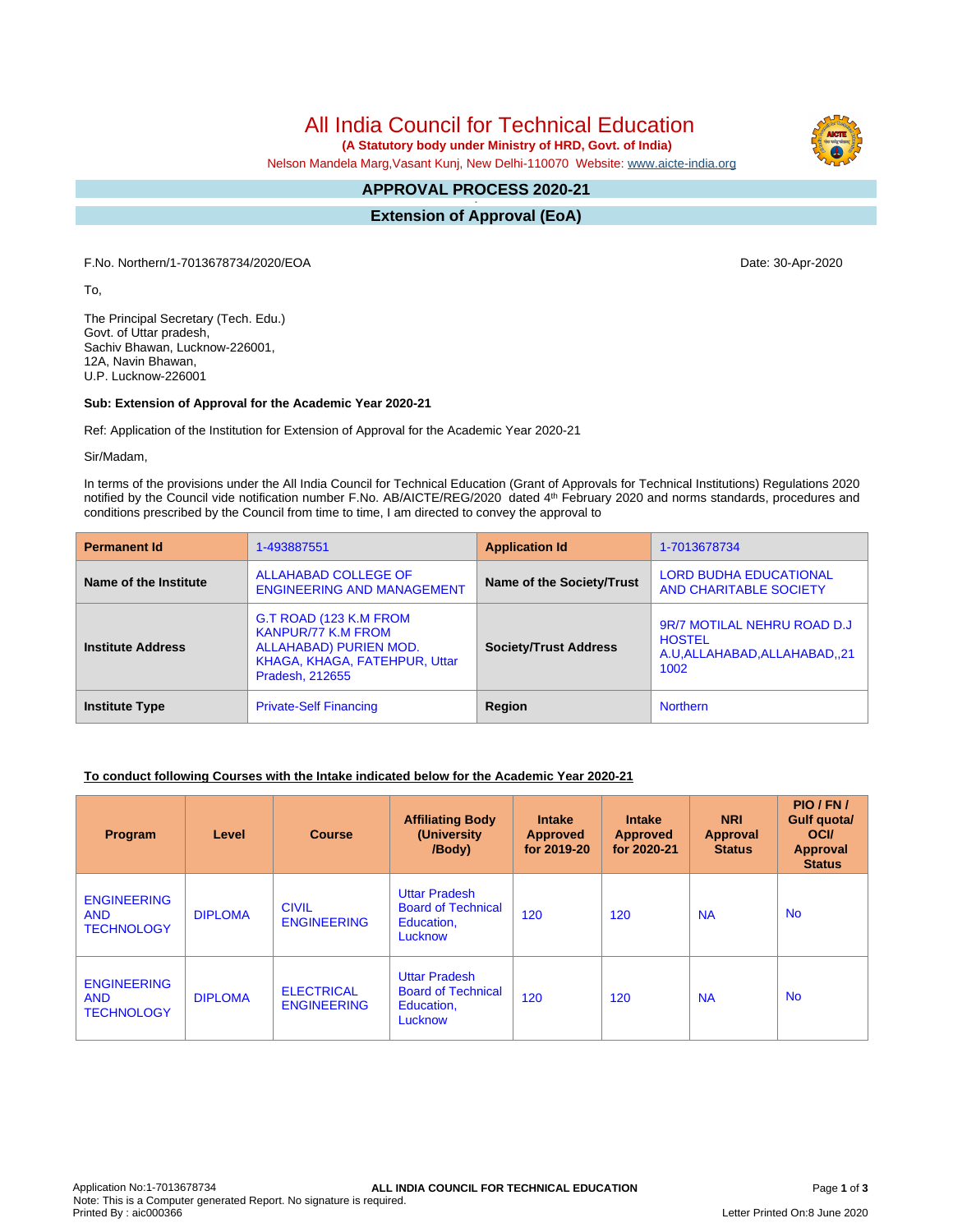| <b>ENGINEERING</b><br><b>AND</b><br><b>TECHNOLOGY</b> | <b>DIPLOMA</b> | <b>ELECTRONICS</b><br><b>ENGINEERING</b>                      | <b>Uttar Pradesh</b><br><b>Board of Technical</b><br>Education,<br>Lucknow | 60  | 60  | <b>NA</b> | <b>No</b> |
|-------------------------------------------------------|----------------|---------------------------------------------------------------|----------------------------------------------------------------------------|-----|-----|-----------|-----------|
| <b>ENGINEERING</b><br><b>AND</b><br><b>TECHNOLOGY</b> | <b>DIPLOMA</b> | <b>COMPUTER</b><br><b>SCEINCE &amp;</b><br><b>ENGINEERING</b> | <b>Uttar Pradesh</b><br><b>Board of Technical</b><br>Education,<br>Lucknow | 60  | 60  | <b>NA</b> | <b>No</b> |
| <b>ENGINEERING</b><br><b>AND</b><br><b>TECHNOLOGY</b> | <b>DIPLOMA</b> | <b>MECHANICAL</b><br><b>ENGINEERING</b><br>(PROD)             | <b>Uttar Pradesh</b><br><b>Board of Technical</b><br>Education,<br>Lucknow | 120 | 120 | <b>NA</b> | <b>No</b> |
| <b>ENGINEERING</b><br><b>AND</b><br><b>TECHNOLOGY</b> | <b>DIPLOMA</b> | <b>MECHANICAL</b><br><b>ENGINEERING</b><br>(AUTO)             | <b>Uttar Pradesh</b><br><b>Board of Technical</b><br>Education,<br>Lucknow | 60  | 60  | <b>NA</b> | <b>No</b> |

**It is mandatory to comply with all the essential requirements as given in APH 2020-21 (Appendix 6)**

## **Important Instructions**

- 1. The State Government/ UT/ Directorate of Technical Education/ Directorate of Medical Education shall ensure that 10% of reservation for Economically Weaker Section (EWS) as per the reservation policy for admission, operational from the Academic year 2020-21 is implemented without affecting the reservation percentages of SC/ ST/ OBC/ General. However, this would not be applicable in the case of Minority Institutions referred to the Clause (1) of Article 30 of Constitution of India. Such Institution shall be permitted to increase in annual permitted strength over a maximum period of two years beginning with the Academic Year 2020-21
- 2. The Institution offering courses earlier in the Regular Shift, First Shift, Second Shift/Part Time now amalgamated as total intake shall have to fulfil all facilities such as Infrastructure, Faculty and other requirements as per the norms specified in the Approval Process Handbook 2020-21 for the Total Approved Intake. Further, the Institutions Deemed to be Universities/ Institutions having Accreditation/ Autonomy status shall have to maintain the Faculty: Student ratio as specified in the Approval Process Handbook. All such Institutions/ Universities shall have to create the necessary Faculty, Infrastructure and other facilities WITHIN 2 YEARS to fulfil the norms based on the Affidavit submitted to AICTE.
- 3. In case of any differences in content in this Computer generated Extension of Approval Letter, the content/information as approved by the Executive Council / General Council as available on the record of AICTE shall be final and binding.
- 4. Strict compliance of Anti-Ragging Regulation: Approval is subject to strict compliance of provisions made in AICTE Regulation notified vide F. No. 373/Legal/AICTE/2009 dated July 1, 2009 for Prevention and Prohibition of Ragging in Technical Institutions. In case Institution fails to take adequate steps to Prevent Ragging or fails to act in accordance with AICTE Regulation or fails to punish perpetrators or incidents of Ragging, it will be liable to take any action as defined under clause 9(4) of the said Regulation.

**Prof.Rajive Kumar Member Secretary, AICTE**

Copy to:

- **1. The Director Of Technical Education\*\*, Uttar Pradesh**
- **2. The Principal / Director,**